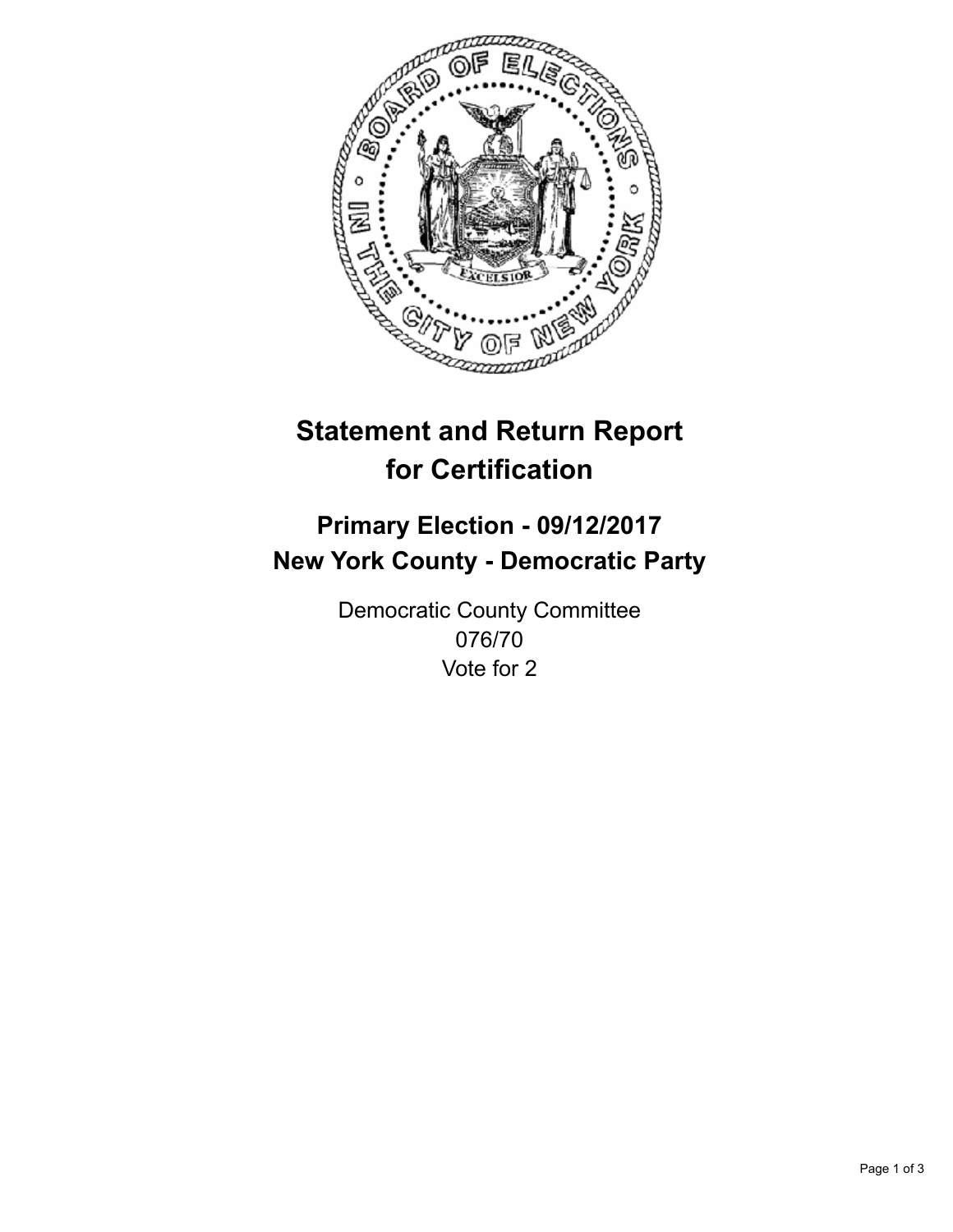

## **Assembly District 70**

| PUBLIC COUNTER                                           | 131 |
|----------------------------------------------------------|-----|
| <b>MANUALLY COUNTED EMERGENCY</b>                        | 0   |
| ABSENTEE / MILITARY                                      | 12  |
| <b>AFFIDAVIT</b>                                         | 0   |
| <b>Total Ballots</b>                                     | 143 |
| Less - Inapplicable Federal/Special Presidential Ballots | 0   |
| <b>Total Applicable Ballots</b>                          | 143 |
| ANN WILSON-MORRIS                                        | 32  |
| <b>CELESTE RUIZ</b>                                      | 27  |
| <b>SUSAN BEASLEY</b>                                     | 18  |
| <b>OMAR TAVERAS</b>                                      | 19  |
| <b>MICHAEL WELLS</b>                                     | 28  |
| LOIS E. FENER (WRITE-IN)                                 | 2   |
| <b>Total Votes</b>                                       | 126 |
| Unrecorded                                               | 160 |